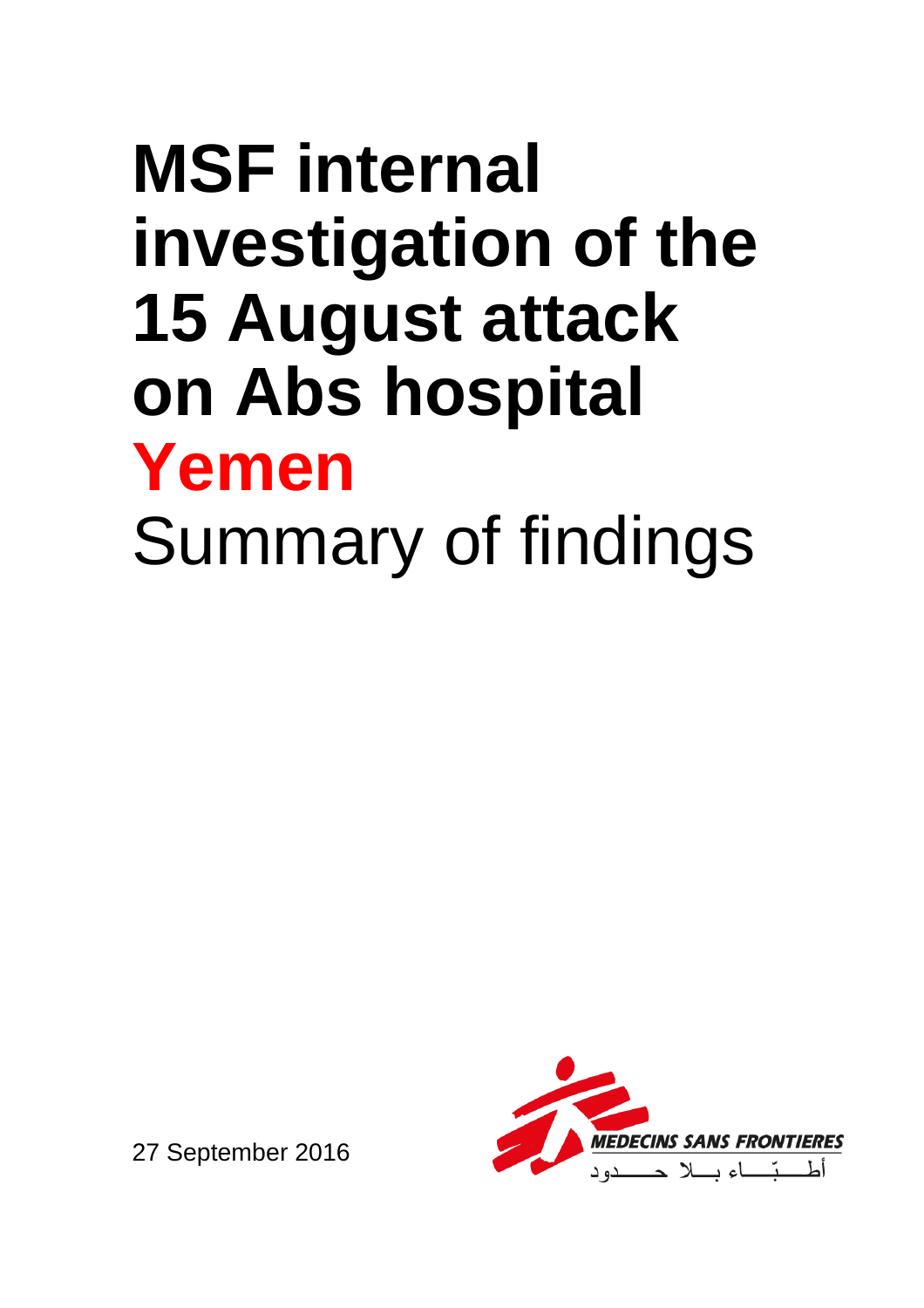## **About the investigation**

This document summarises the findings from the internal investigation of the attack on the Médecins Sans Frontières (MSF)-supported Abs rural hospital in the Hajjah governorate in Yemen. A more detailed report will be released shortly. The objective of the investigation is to ascertain the facts surrounding the attack on the hospital and to establish whether the safety and security of staff and operations can be assured on the ground in Yemen. The investigation was carried out by an MSF humanitarian affairs adviser based at the organisation's headquarters (HQ) in Barcelona, with critical support from past and present MSF staff involved in the Yemen operations at HQ and field level.

For the purpose of this internal review, 35 interviews were conducted with key MSF staff from the Yemen mission and the Abs hospital project, including direct eyewitnesses of the attack, and with patients who were at the hospital at the time of the airstrike. Additionally, relevant internal and external documentation, Yemen context analyses and photographic material were reviewed.

## **Introduction**

On Monday 15 August at 3.40pm local time, the Abs rural hospital in Hajjah governorate in northwestern Yemen was hit by an airstrike killing 19 people, including one MSF staff member, and injuring 24 others. At the time of the attack, there were 23 patients in surgery, 25 in the maternity ward, 12 in paediatrics and 13 newborns at Abs hospital.

The airstrike constituted the fifth and deadliest attack on an MSF-supported medical service in Yemen in the past year, amidst countless attacks on other health facilities and services all over the country. The other four attacks on MSF-supported medical services were: Haydan hospital, in the Sa'ada governorate, on 26 October 2015; a mobile clinic in the al-Houban district in Taizz on 2 December 2015; Shiara hospital in Razeh, also in Sa'ada, on 10 January 2016; and an ambulance belonging to the Al Jamhoory hospital in Sa'ada town on 22 January 2016.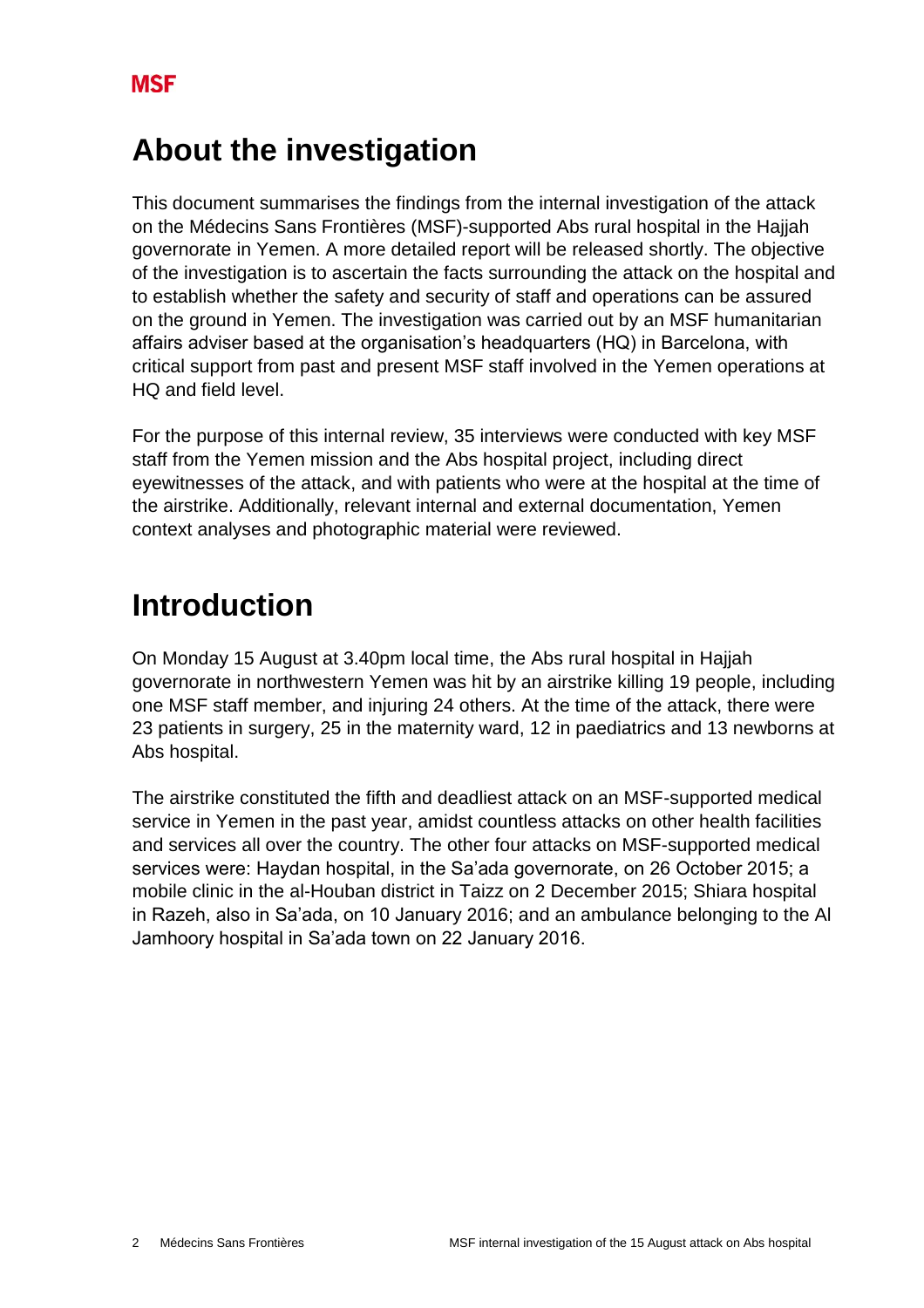## **MSF'S humanitarian operation in Abs**

MSF has been working in Yemen since 1994. After the start of the March 2015 conflict, MSF scaled up its operations across the country by supporting the very weak hospital network in Yemen, and offering care to displaced populations and to people living with chronic disease. Following the large displacements of people fleeing the violence in Haradh after the beginning of the aerial attacks in the spring of 2015, MSF began providing medical assistance to the internally displaced persons (IDPs). In July 2015, MSF decided to support the rehabilitation of the hospital in the town of Abs as it was the only functioning hospital in the western part of the Hajjah governorate. An estimated 77 per cent of the population in Hajjah district is dependent on humanitarian assistance and over two-thirds of its inhabitants are living below the national poverty line. Furthermore, Hajjah hosts the second largest concentration of IDPs in the country (after Aden and on a par with Taizz) with some 300,000 IDPs living in makeshift camps and amongst the highly vulnerable host population.

Following MSF's rehabilitation of Abs hospital between the months of August and November 2015, the facility had an equipped 14-bed emergency room (ER), operating theatre, paediatric department and maternity ward. Over 14,000 patients have been treated at Abs hospital since MSF began supporting its activities over a year ago. **Before the attack on the hospital, MSF had a 205-strong staff, including a permanent presence of international staff (IS) – eight IS members as of August 2016 – over 160 national staff (NS) and some 30 Ministry of Health (MoH) employees on incentives paid by MSF.**

**Between July 2015 and July 2016, the Abs hospital staff has attended 1,631 deliveries, including over 160 caesarean sections in the last 7 months. The ER has treated over 12,000 patients, of which less than a quarter were trauma related and the vast majority were acute internal medical cases. In the month before the airstrike on the hospital, 22 per cent of all ER patients were under 5 years of age, which means a total of 1,540 admissions.** Abs hospital has treated low numbers of war wounded (WW) patients, which reflects the predominantly civilian makeup of the population and the relative security of the area away from the frontlines. Only 161 WW cases were treated in the first half of 2016, compared to over 750 WW at Al Jamhoory hospital in Hajjah city.

In addition to its work in Abs hospital, until August 2016 MSF has been supplying drinking water to 16,000 IDPs in the area around Abs town, installing water bladders and regularly supplying water to meet minimum humanitarian standards. Through a system of mobile clinics, MSF teams have also been providing basic medical care to the population in remote areas, as well as monitoring the nutritional situation, as the area has endemically high chronic and acute malnutrition rates.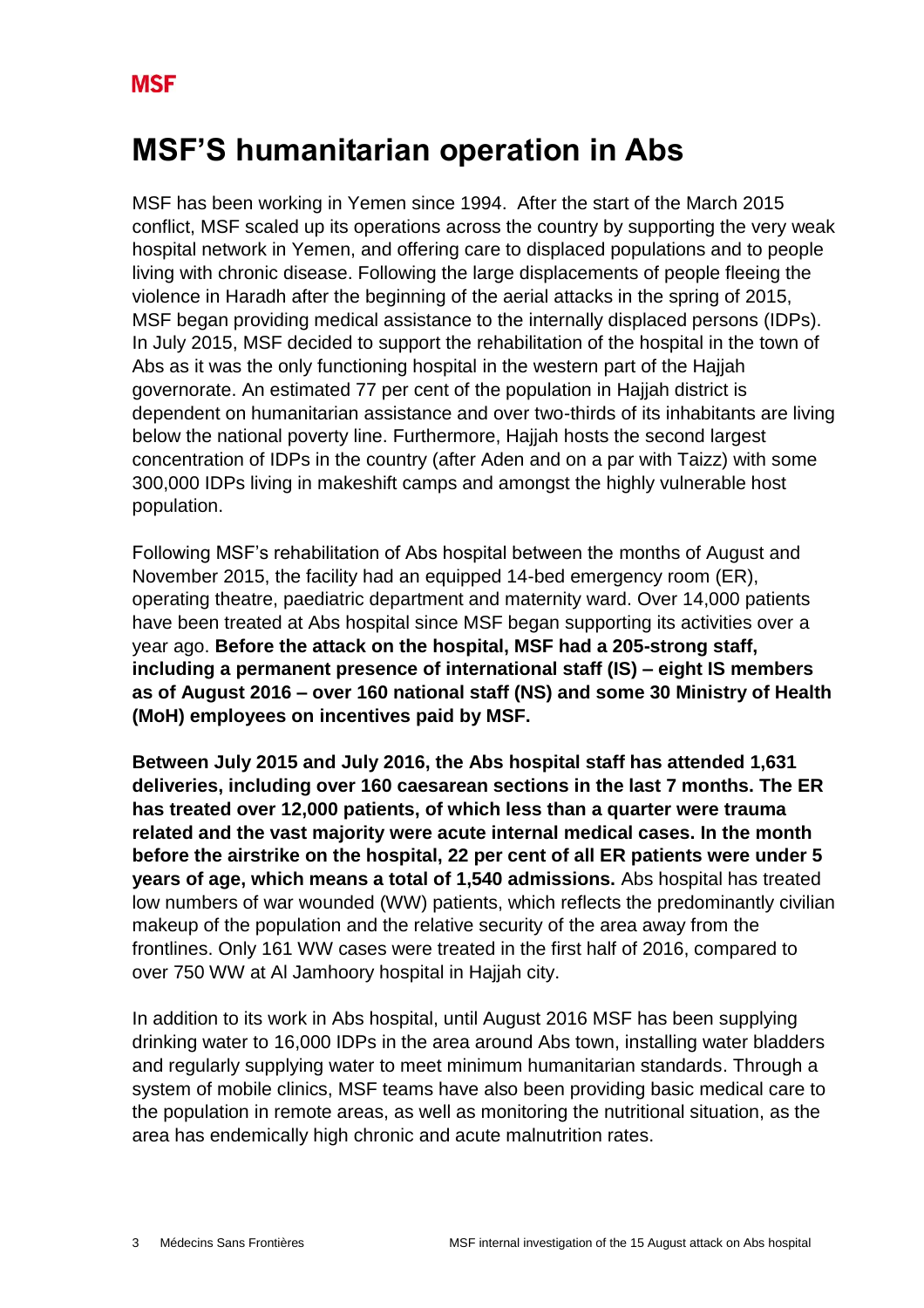# **The airstrike on Abs hospital on 15 August 2016**

On 15 August 2016, at 3.40pm local time, a plane launched a projectile at Abs hospital without previous warning or communication with the MSF mission. The projectile made impact between the ER/triage area and the outpatient department (OPD).



Below is a list of events that either took place at Abs hospital or are relevant to the activities of the facility in the moments leading up to the attack and immediately afterwards.

| <b>Date</b> | Local<br>time      | Event                                                            |  |  |  |
|-------------|--------------------|------------------------------------------------------------------|--|--|--|
| 15/08/16    | $3.00 -$           | 3 airstrikes between Al-Bida and Al Raboa (10km from             |  |  |  |
|             | 3.15pm             | hospital). MSF activates mass casualty plan.                     |  |  |  |
|             | 3.15pm             | Staff hear a plane overflying the hospital.                      |  |  |  |
|             | approx             |                                                                  |  |  |  |
|             | $3.00 -$           | Seeing that there is no influx of wounded, MSF deactivates       |  |  |  |
|             | 3.30pm             | mass casualty plan.                                              |  |  |  |
|             |                    | A civilian vehicle brings patients reportedly from the airstrike |  |  |  |
|             | 3.35pm             | to Abs hospital (number of people and injured in the car         |  |  |  |
|             | approx.            | unclear); passengers are reportedly in civilian clothes and      |  |  |  |
|             |                    | no weapons are visible inside the vehicle.                       |  |  |  |
|             | 3:35 <sub>pm</sub> | Plane is heard at lower altitude.                                |  |  |  |
|             | approx             |                                                                  |  |  |  |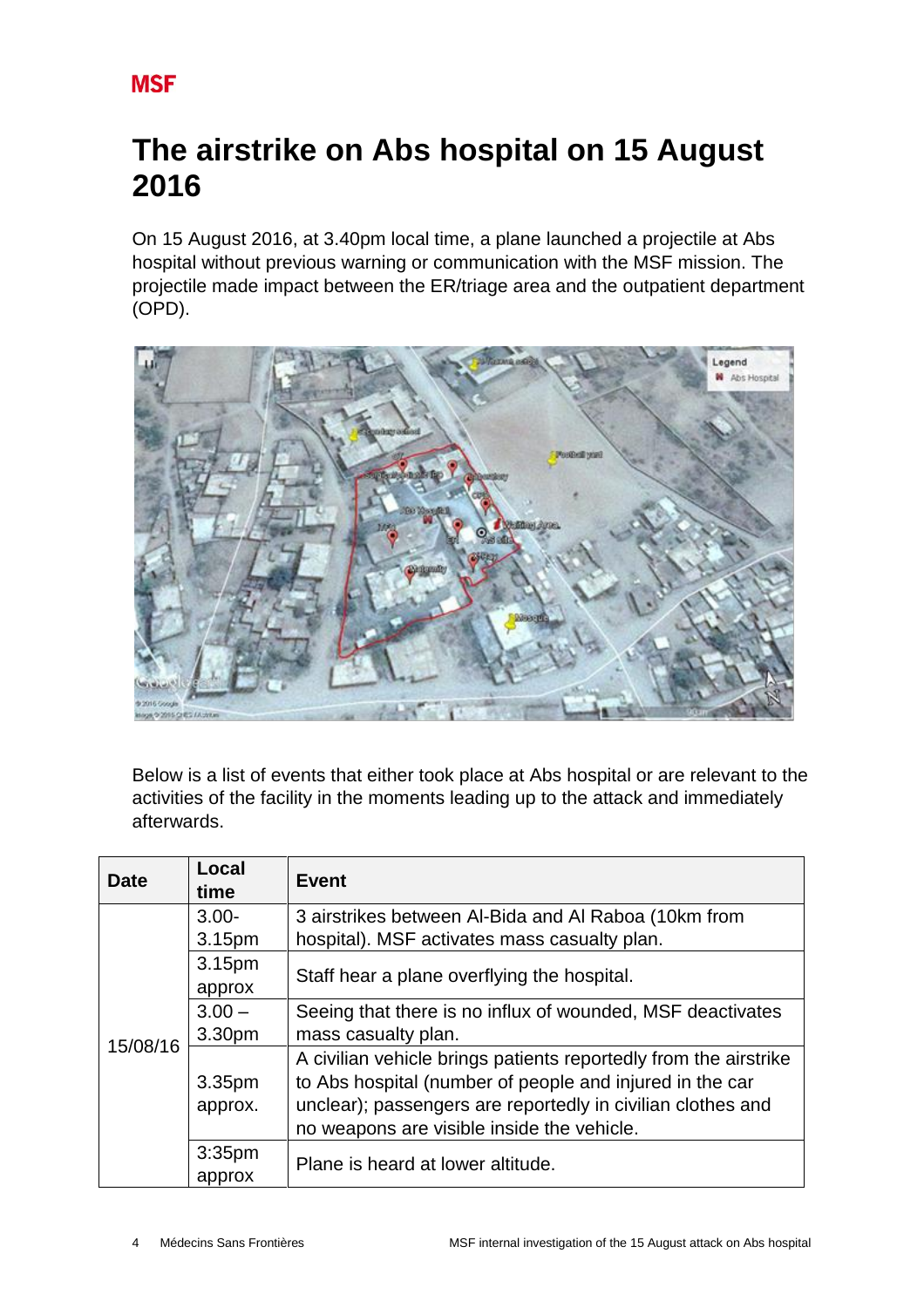|          | 3.40pm             | Airstrike on Abs hospital with the impact falling on the<br>civilian vehicle that entered the compound a few<br>minutes prior and which is parked in front of the<br><b>Emergency Room.</b>                                                                                           |
|----------|--------------------|---------------------------------------------------------------------------------------------------------------------------------------------------------------------------------------------------------------------------------------------------------------------------------------|
|          | 4.12pm             | MSF field team makes contact with MSF Djibouti (DJB)<br>liaison and informs of a strike on Abs hospital (3 airstrikes<br>earlier in the area and a fourth on the hospital).                                                                                                           |
|          | 4.15pm             | DJB liaison contacts the Saudi-led Coalition's Evacuation<br>and Humanitarian Operations Cell (EHOC) and requests<br>them to stop bombing the area. EHOC says it is a Houthi<br>attack and advises they will call back.                                                               |
|          | 4.15pm             | Hospital staff arrive to MSF office with 3 injured and 1 dead.<br>A stabilisation centre is set up in meeting room.                                                                                                                                                                   |
| 4.20pm   |                    | MSF staff at Abs hospital are told to go on standby in the<br>operation theatre until further communication.                                                                                                                                                                          |
|          | 4.30pm             | DJB liaison contacts KSA general, but there is no answer.                                                                                                                                                                                                                             |
|          | 4.51pm             | KSA general contacts the DJB liaison office to inform them<br>that they are ordering the planes away and will call back.                                                                                                                                                              |
| 4.57pm   |                    | KSA general calls the DJB office again to inform them that a<br>3-hour window (stand-down) has been granted. Following<br>an exchange on the situation on the ground, the general<br>says the objective of the strike was a moving vehicle<br>that had entered the hospital compound. |
|          | 5.11pm             | KSA general calls the DJB liaison office and extends stand-<br>down time to 4 hours, and says that MSF can ask for an<br>extension.                                                                                                                                                   |
|          | $5.15 -$<br>5.25pm | MSF team that was in the office moves to the hospital to<br>respond to medical needs and assess the damage.                                                                                                                                                                           |
|          | 10.56pm            | MSF issues a press release informing about and<br>condemning the attack.                                                                                                                                                                                                              |
| 18/08/16 | <b>PM</b>          | MSF releases public statement announcing evacuation<br>of its teams from six hospitals in Sa'ada and Hajjah<br>governorates and calls for immediate measures to<br>ensure the effective protection of medical services.                                                               |

Interviewees reported increased noise from airplanes in the area around Abs town during the hours leading up to the airstrike. Some MSF staff indicated the presence of planes overflying the hospital complex around prayer time (i.e. around 3.15pm local time). Previously, between around 3pm and 3.15pm local time, there had been three airstrikes between the villages of Al-Raboa and Al-Bidah, which had been targeted in the past. Reports about the airstrikes reached Abs hospital, initially indicating a hit on a market in Beni Hassan. Consequently, a mass casualty plan was initiated. A mass casualty is any incident in which resources for emergency medical services, such as personnel and equipment, are overwhelmed by the number and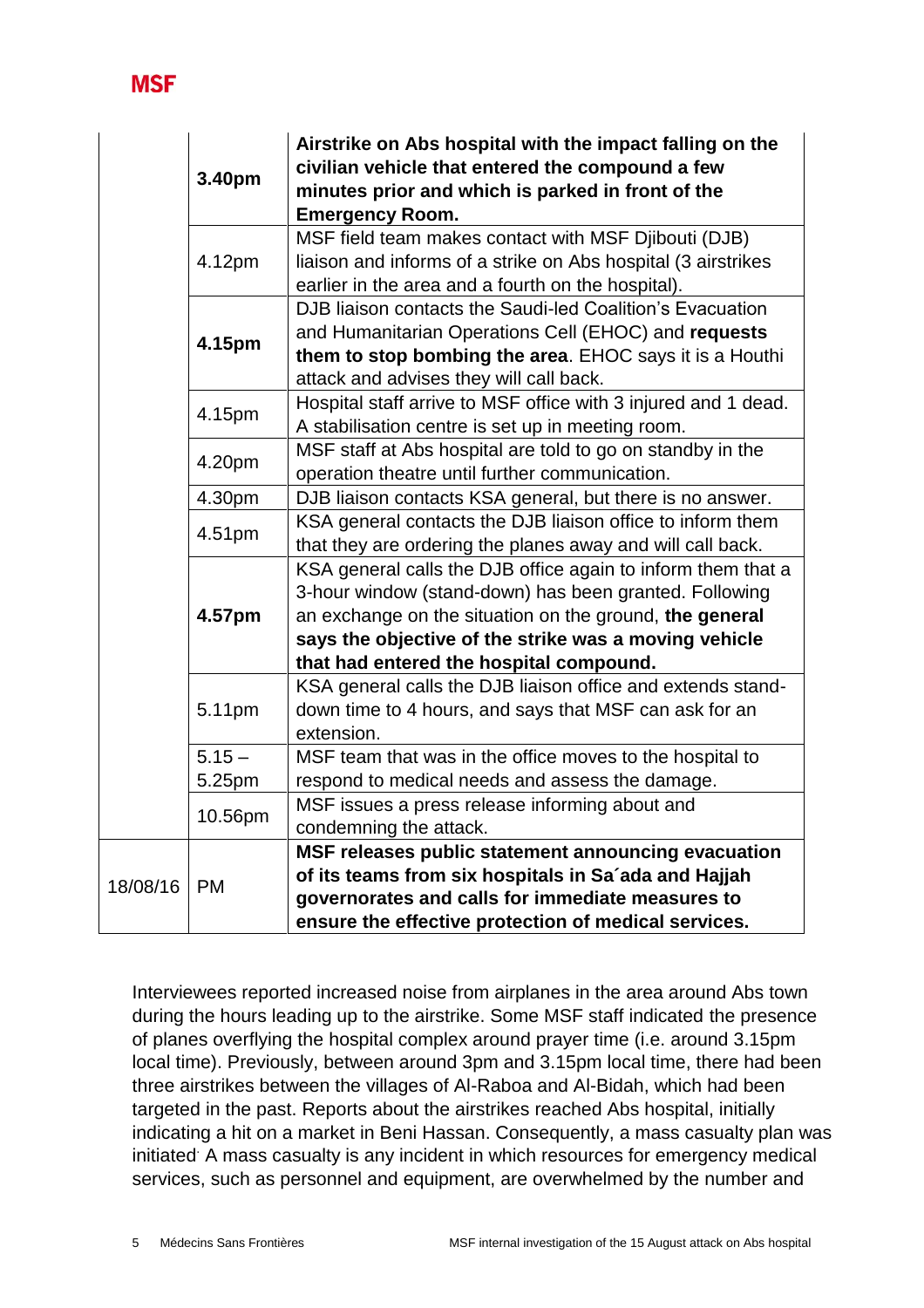severity of casualties. Abs hospital staff sought confirmation of the airstrike with contacts in Beni Hassan who clarified the actual location of the attack and indicated that no mass casualty was to be expected as it had not occurred in a busy populated area. The mass casualty plan was deactivated accordingly.

Airplanes continued to be heard in the area of Abs town. Around 3.35pm local time, a civilian car, identified by eye witnesses as a white Toyota Corolla city taxi, brought in patients who were said to have been injured in the earlier airstrikes in the area between Al-Bidah and Al-Raboa. The investigation has not been able to unequivocally ascertain how many people were in the car nor the gravity of the injuries, but it was probably between two and four.

**The car was visually inspected at the gate by the hospital ER guard who reports that the people in the car wore civilian clothes and that there were no weapons visible inside the vehicle. At the triage area, the car was approached by MSF medical staff who subsequently checked availability in ER, which was full, and afterwards went to the logistics room to bring out a mattress/stretcher to unload the wounded. At this precise moment – at 3.40h local time – the airstrike took place, making impact at the exact place where the vehicle had stopped**. It is unclear from the investigation if all of the injured people were still inside the car at the moment of impact, or if one or more of them had managed to walk to ER unassisted.

The blast was very powerful. It left a big crater and was felt throughout the hospital, where windows were shattered despite the blast film applied on them. The ER building, however, largely withstood the blast and none of the surrounding buildings collapsed as a consequence of the explosion.

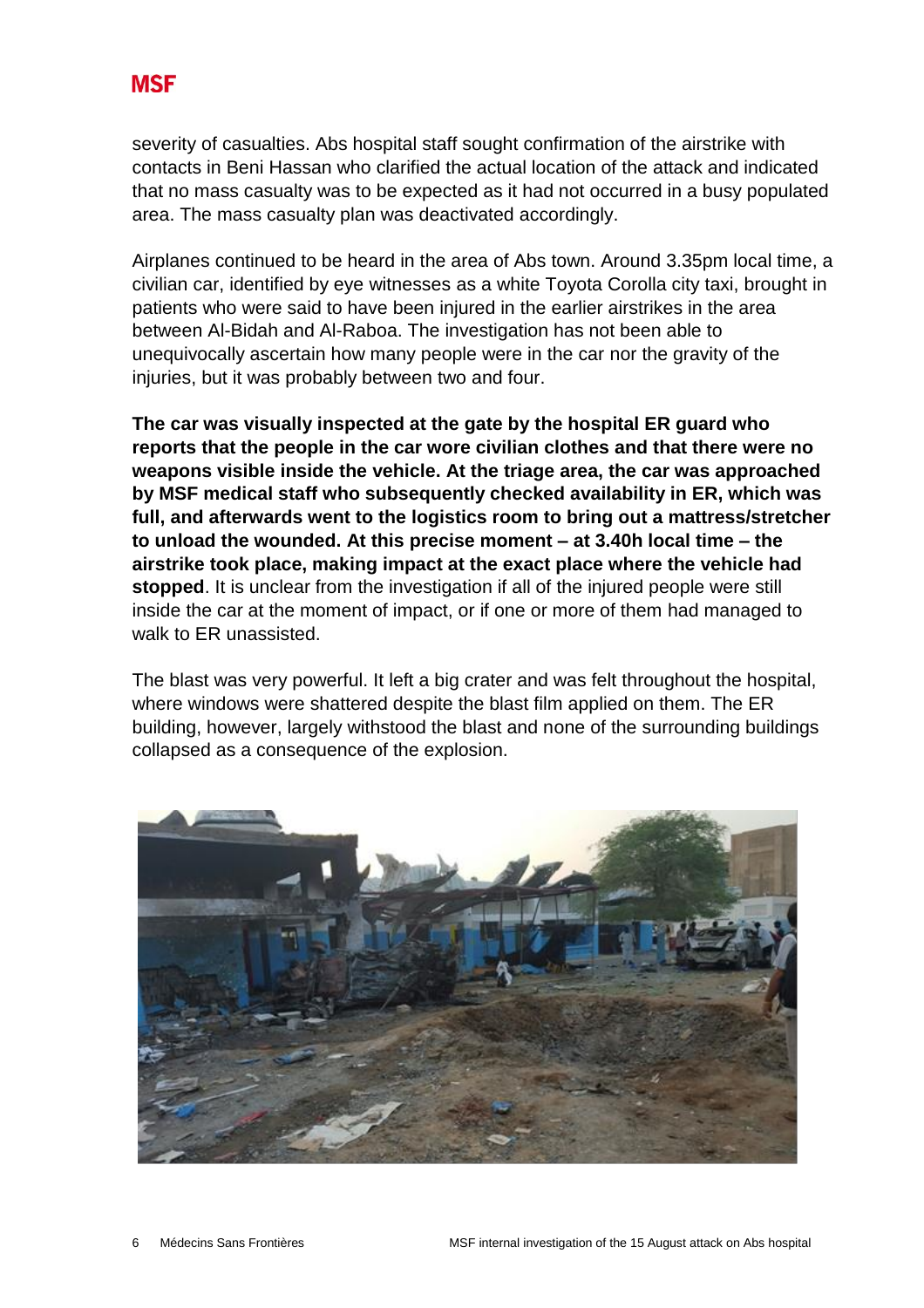**At the time of the airstrike, three MSF international staff were present at the hospital in the operating theatre and in the maternity ward, where a big group of national staff was assembled for training**. **The rest of the MSF international staff were at the MSF office in Shaffar.** In the MSF office, the assistant field coordinator received a call from the hospital at 3.45pm reporting the airstrike. Following MSF protocols, contact was initiated with MSF's head of mission in Sana'a in order to establish communication with the MSF Djibouti liaison office in charge of all communications with the Saudi-Led Coalition's (SLC) Evacuation and Humanitarian Operations Cell (EHOC). Further direct communication between MSF staff at Abs hospital and the MSF office took place at 4pm and instructions were given to all staff to shelter in the OT as per security protocols.

Communication between the MSF office in Shaffar and the Djibouti liaison office was made at 4.12pm and the first telephone contact with the EHOC was established at 4.15pm. The initial response received from the EHOC was that the incident at Abs hospital was not an airstrike but an Al-Houthi militia rocket launch. A request was made by the MSF liaison officer for the withdrawal of military planes from the area in order for the medical teams to be able to attend to the wounded and evacuate Abs hospital. The EHOC advised that they would call back with information; however when no such call had been received 15 minutes later, a new phone call was made to the EHOC, during which the EHOC indicated that they were already in contact with the SLC air force. Finally, at 4.51pm, the Djibouti office received a call from a KSA general informing them that the planes had been recalled from the Abs area. At 4.57pm (one hour and 17 minutes after the airstrike) a second call from the general established a 3-hour-long stand-down that was later extended to 4 hours. **In this same call, MSF was notified that the target was the vehicle that had arrived shortly before the airstrike.**

At 4.59pm, the Djibouti liaison officer informed the MSF team that the SLC air force had been recalled from the town of Abs, and the team prepared to move to Abs hospital, arriving there at 5.25pm.

In the meantime, at Abs hospital, patients had already begun to be transported to nearby private clinics and other health centres in private vehicles. Other severely injured patients were brought into the operating theatre to be stabilised before they could be transported to other hospitals for treatment. At 4.15pm, the first group of national staff reached the MSF office, bringing three injured patients and the body of the killed MSF staff member. A stabilisation centre was set up in the meeting room under the supervision of the MSF emergency room doctor who was at the office at the time of the attack doing interviews for a vacancy at the hospital.

All medical staff were evacuated from Abs hospital at 6pm and at 6.45pm the MSF team also left the facility.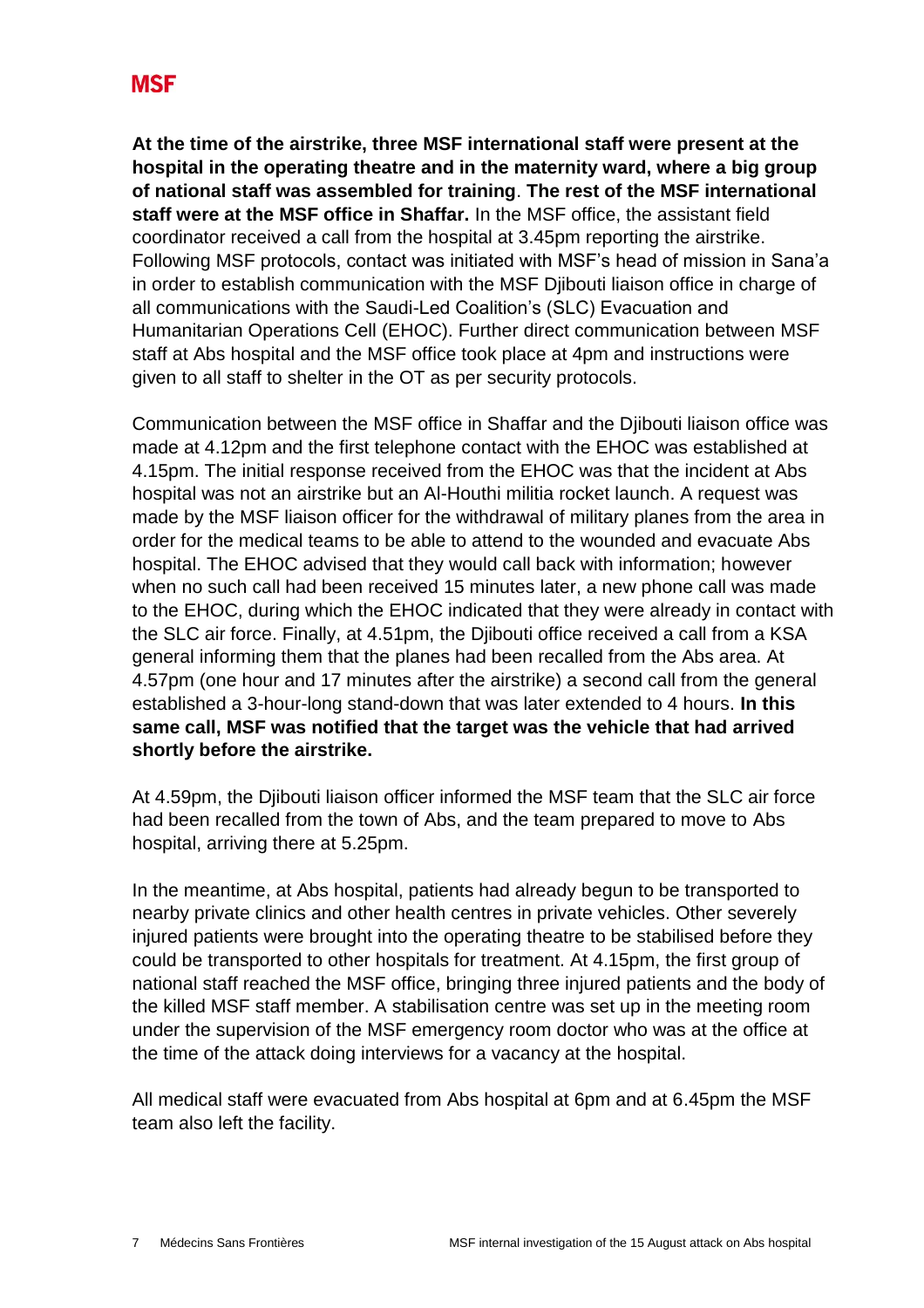## **Consequences of the airstrike on Abs hospital**

**The 15 August 2016 attack on Abs hospital left 19 dead, including one MSF staff member, and 24 injured.** Thirteen of the deaths were due to severe shrapnel injuries, two people burned to death inside the car, one of which was a child, and partial remains were found of the remaining four casualties. Regarding the injuries of those that survived the explosion, most were due to shrapnel or from the partial collapse of the structures that were affected by the airstrike. See the tables below for more detail on the immediate victims of the attack.

*Table 1: Relation of deaths and injuries according to status*

| <b>MSF staff</b> |                | <b>MoH</b>                          |         | <b>MoH</b> staff |                       | <b>Patients/caretakers</b> |         |
|------------------|----------------|-------------------------------------|---------|------------------|-----------------------|----------------------------|---------|
|                  |                | (with MSF incentive)   (volunteers) |         |                  |                       |                            |         |
|                  | Dead   Injured | ∣ Dead                              | Injured |                  | Dead   Injured   Dead |                            | Injured |
|                  | 6              |                                     |         |                  |                       |                            | 13      |

*Table 2: Relation of deaths and injuries according to age*

| Age      |                                 |        |              |  |
|----------|---------------------------------|--------|--------------|--|
| Children |                                 | Adults |              |  |
|          | Dead   Injured   Dead   Injured |        |              |  |
| 5        |                                 |        | $20^{\circ}$ |  |

*Table 3: Relation of deaths and injuries according to gender*

| <b>Gender</b> |                                                  |        |  |         |  |
|---------------|--------------------------------------------------|--------|--|---------|--|
| Male          |                                                  | Female |  | Unknown |  |
|               | Dead   Injured   Dead   Injured   Dead   Injured |        |  |         |  |
| 16            |                                                  |        |  |         |  |

**Furthermore, critical patients who were at the hospital at the time of the airstrike suffered adverse medical effects while fleeing the facility in the moments of chaos following the impact. At least one prematurely born baby, whose parents fled the destruction, died en route to another health facility.** 

**The disruption of health service provision was also considerable in the days following the attack with the reduction of MSF personnel and the damage to the physical structures of the hospital.** The hospital was closed instantly after the airstrike. All the patients ran away following the blast. The hospital remained empty and inoperative for 11 days. On 26 August, the emergency room, the maternity and the laboratory services reopened. Still, attendance at the hospital was significantly reduced as patients continued to feel unsafe in the facility (see table below). By way of example, on 29 August, a pregnant woman in the last stage of labour and about to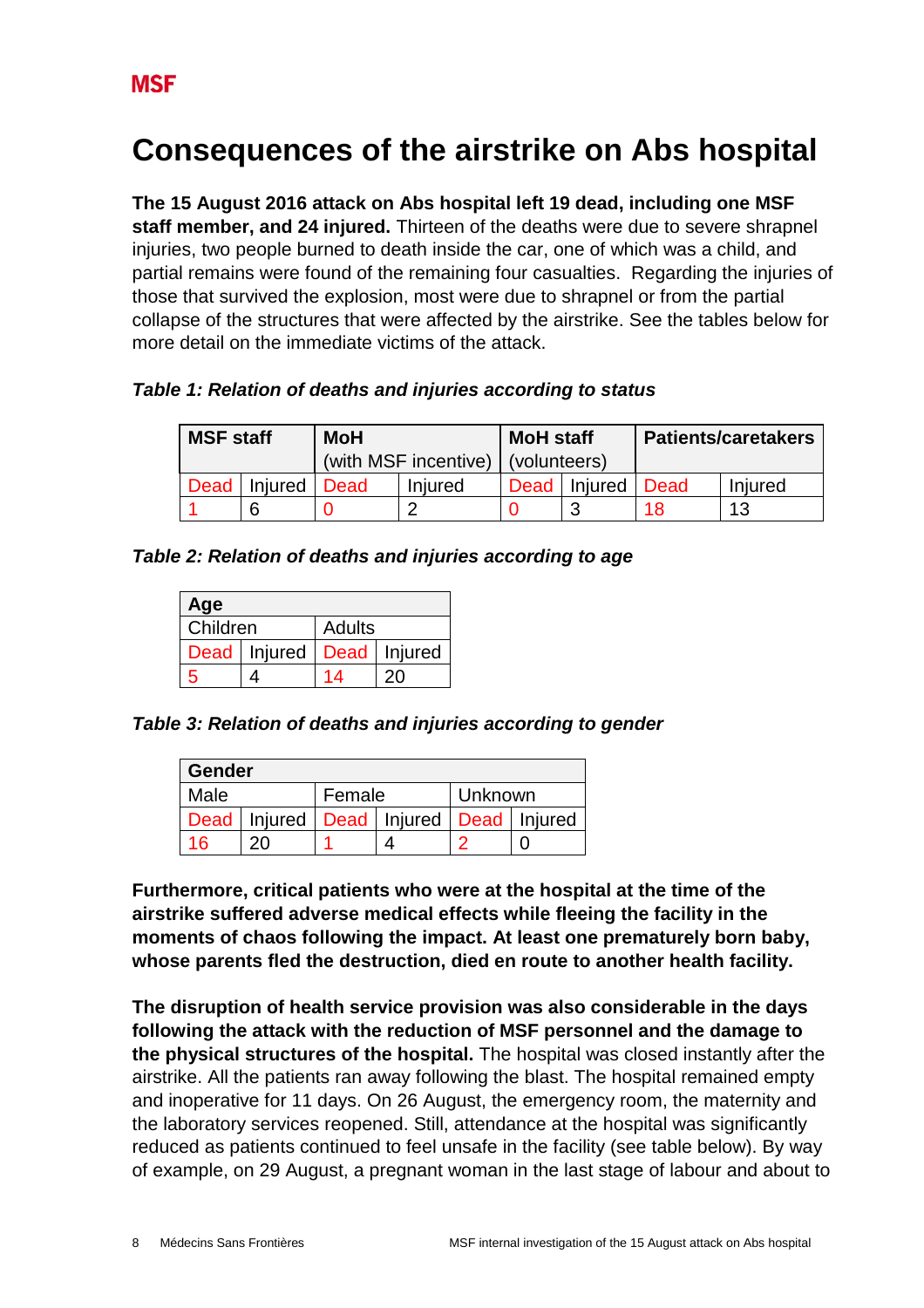

deliver, stood up and ran away from the facility when she heard a plane flying nearby. She most likely delivered somewhere between the hospital and her house. Two weeks later, after some rehabilitation work had taken place, other services reopened and the flow of patients to the hospital began slowly increasing.

| No.            | <b>Department</b>        | <b>Before Airstrike</b><br>(July data) | <b>After Airstrike</b><br>(partial reopening of<br>the hospital) |
|----------------|--------------------------|----------------------------------------|------------------------------------------------------------------|
| 1              | ER                       | At least 35 cases/day                  | 2-4 cases/day                                                    |
| $\overline{2}$ | Maternity                | At least 6<br>deliveries/day           | 1-2 cases/day                                                    |
| 3              | OT                       | 2-3 cases on<br>average/day            | 0                                                                |
| $\overline{4}$ | <b>IPD</b><br>paediatric | 3-4 cases/day                          | 0                                                                |
| 5              | <b>IPD</b> surgical      | 2-3 cases /day                         |                                                                  |

*Table: Comparison of daily admissions per department*

After careful consideration and assessment of the security situation on the ground, and deeming that medical facilities were unsafe for patients and staff, on 18 August 2016, MSF took the painful decision to evacuate its teams from six hospitals in the Hajjah and Sa'ada governorates in northern Yemen, including Abs hospital.

While the hospital remains open under the management of the MoH and MSF continues to support the hospital with incentives, fuel and medicines, this withdrawal of a considerable number of qualified human resources has negatively impacted the availability and quality of healthcare. The consequences are especially dire for patients who need referral to and from the hospital and who no longer have medical transportation provided free of charge.

# **Findings of the investigation regarding the protected status of the hospital under IHL**

The investigation has found no change in the normal functioning of the hospital activities and in the town of Abs in the week and days leading up to the attack on the hospital on 15 August that could be considered a warning or a trigger for the attack.

There had been an increase in airstrikes in the Abs district as well as throughout the country following the unsuccessful end of the latest round of peace talks in Kuwait on 6 August. During the first week of August, two airstrikes took place in Abs district: one in the area between Al-Bidah and Al-Raboa, and another one in Al-Jar farms. In the week before the attack on Abs hospital, our teams report that there were 11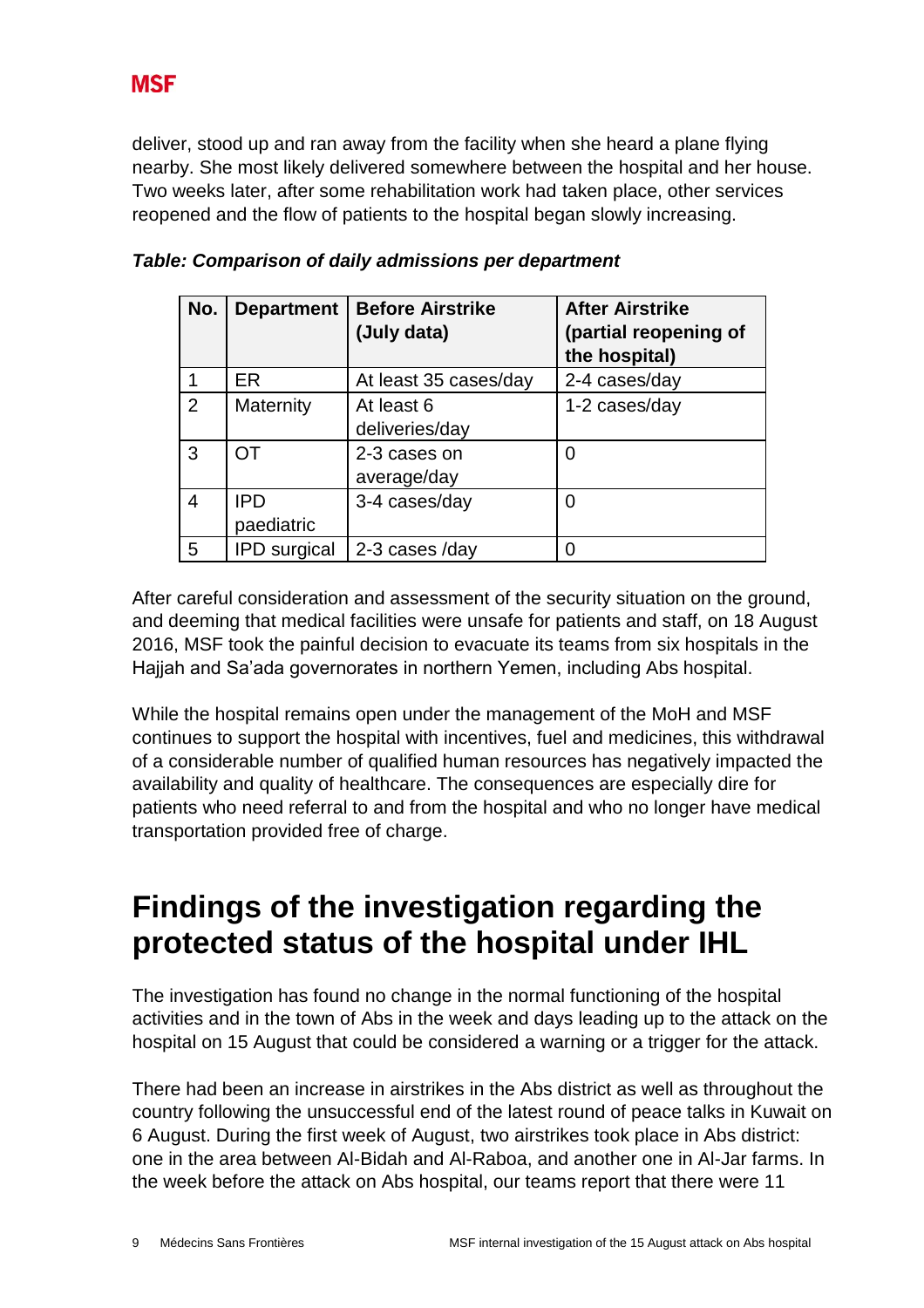

airstrikes in the Abs district: 6 on the military base of Abs, 1 in Shaffer some 2km from the MSF office, and the rest in Al-Jar farms and Matwalah. However, no escalation of violence was noted in the town of Abs itself, and the influx of patients into the hospital remained steady.

In the 48 hours preceding the attack, there had been no official visits to the hospital, no personalities passing through the town, no abnormal military activity, no unusual movement of population in the area, and no increase of WW patients.

**Most importantly, the investigation has found that the protected status of the hospital had not been lost**. The findings that support this are:

#### **1) Abs hospital was a fully functioning medical facility providing all available services to the local community.**

At the moment of the attack as well as in the days prior to it, all services of the hospital were functioning normally. When the strike hit, there were 23 patients in surgery, 25 in the maternity ward, 12 in paediatrics and 13 newborns at Abs hospital. The review of the medical data of the months prior to the attack shows an increase in consultations in all departments except maternity in July, as compared to the previous month. In July, 75 patients were admitted in the paediatric ward (32 per cent were neonatal infections) and a total of 153 surgeries were undertaken of which 31 were caesarean sections (20 per cent of all surgical interventions). The August data is not available as many medical registries were burned as a result of the attack.

#### **2) The hospital was duly identified, both with logos and through the communication of GPS coordinates**

The location of the Abs hospital had been notified to all parties in the conflict and the GPS coordinates were regularly shared with the SLC through the EHOC since the start of MSF activities in the facility over a year before the attack on 15 August 2016. The latest communication of the GPS coordinates for all MSF operations was on 10 August, followed by an amended communication the next day (due to the addition of GPS coordinates for a water tank). The Abs hospital complex lies within an enclosed and gated area that has the MSF logo at the entrance and the MSF logo painted on the roof of several buildings.



10 Médecins Sans Frontières MSF internal investigation of the 15 August attack on Abs hospital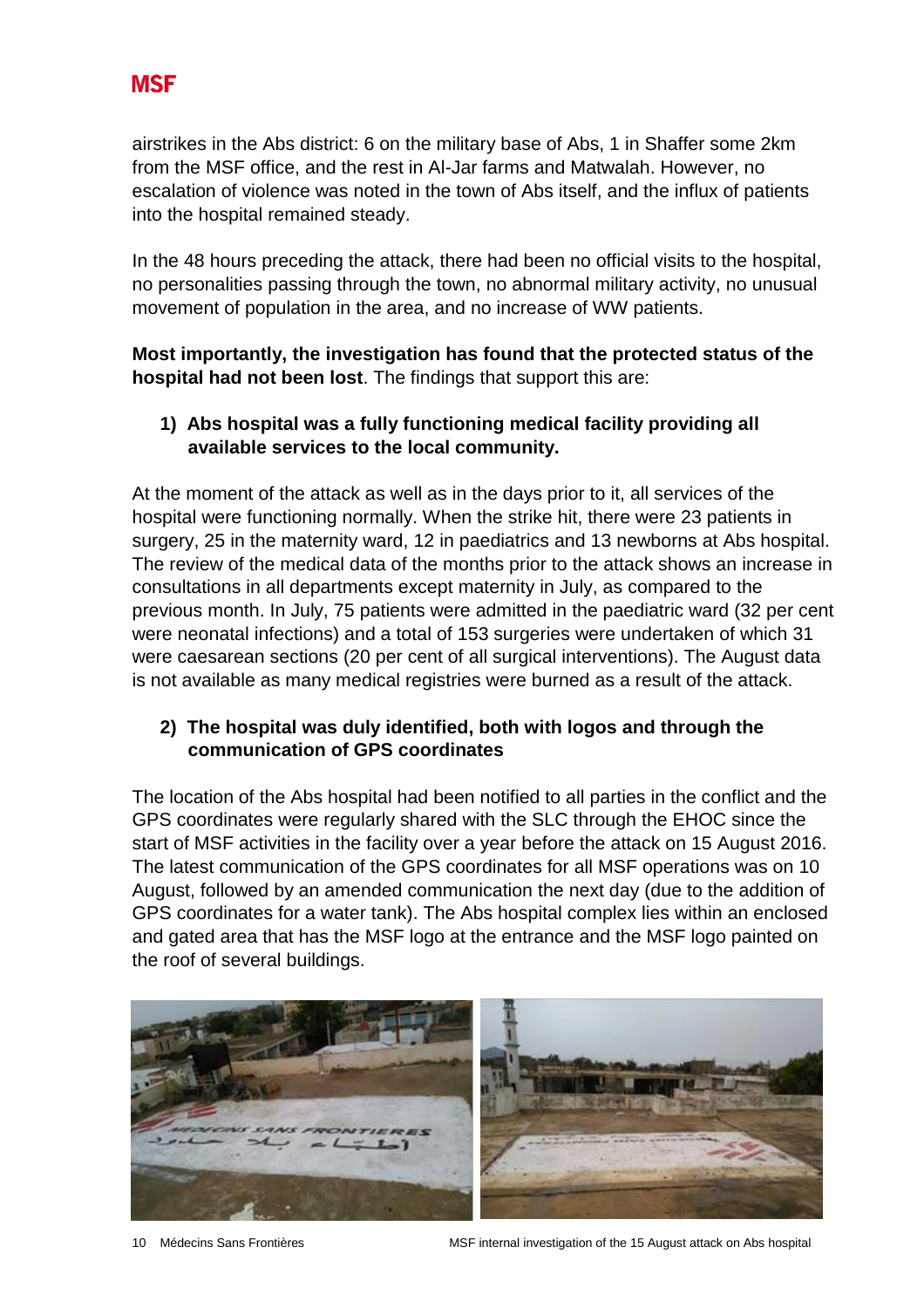#### **3) The neutrality of the hospital had not been compromised**

The hospital had not been hosting any political or military activities and a strict noweapons policy was being applied.

MSF international staff, including a project coordinator, had been present on the ground at Abs hospital since the start of the MSF-supported activities in July 2015. This guaranteed the close monitoring of all medical and operational activities inside the hospital and a comprehensive overview of the physical structures of the facility, ensuring that no part of it was being used for non-medical related activities. Furthermore, a control over the hospital's pharmacy stock ensured that no medicines or medical supplies could be funnelled to other parties or diverted for use outside the hospital.

The close collaboration between the MSF workers and the MoH staff on incentives from MSF, including with the hospital director, ensured that any potential irregularity in terms of movement of assets, presence of unsanctioned personnel or prohibited activities such as political or military gatherings inside the facility would have been quickly detected and reported. No such instances have been discovered by this investigation and, on the contrary, all possible measures appear to have been implemented to ensure the transparent and neutral functioning of Abs hospital as medical facility protected under International Humanitarian Law.

Ever since MSF began supporting the Abs hospital in July 2015 a strict no-weapons policy has been enforced at Abs hospital. In addition to the security check at the entrance where all weapons, including jambiyas<sup>1</sup>, have to be left before accessing the facility, no military uniforms or vehicles are allowed on the premises. In an event of a mass casualty plan, military vehicles are allowed to enter the waiting area to unload the injured but have to abandon the hospital grounds immediately and are not allowed to be stationed in the vicinity of the hospital. No external vehicles of any description are allowed to remain stationed inside the facility's perimeter beyond the necessary time for the admission or discharge of patients.

The MSF Abs team has held regular meetings with local authorities and the Al-Houthi interlocutors on the ground to discuss the importance of maintaining the neutrality of the hospital and ensuring that the no-weapons policy would be respected at Abs. While relations with the Al-Houthi are difficult in many parts of the country, the team reported very fluent and uneventful communication with them in the Abs district. No major difficulties or external challenges to the implementation of the different measures of the neutrality protocol have been reported by the MSF staff in the course of the investigation. The mission's incident log book does not record any significant occurrence of defiance to the no-weapons policy. According to all interviewees without exception, the importance of maintaining the neutrality of Abs

1

<sup>1</sup> Traditional Yemeni swords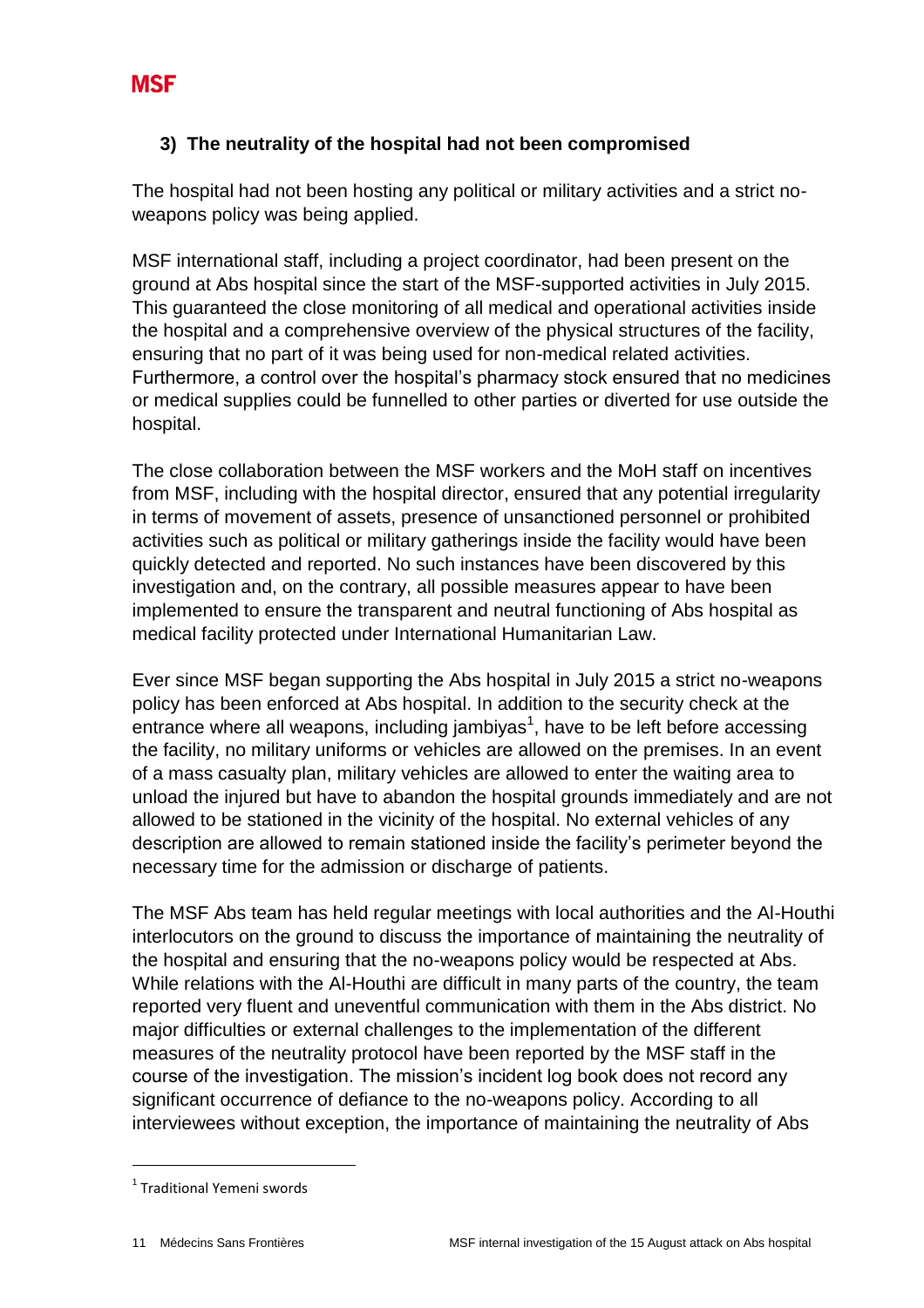hospital in order to protect its physical integrity was well understood by all parties on the ground. Consequently, the MSF neutrality protocols and policies had the full support of the local Al-Houthi, MoH representatives, hospital staff and patients.

As regards MSF's acceptance by the local community, according to all national and international MSF employees at Abs hospital, the local community was very welcoming towards MSF, was greatly satisfied with the increase in the quantity of medical services and the improved quality of the medical care provided at the hospital. The provision of free treatment and transportation for referred patients coming to Abs hospital from the remote areas were very much valued in an area of Yemen where poverty levels are extremely high, malnutrition rates are staggering and adequate health care is sorely missing. Last but not least, there was a shared belief among the local staff, Abs community and hospital patients that the MSF's support to the facility and the permanent presence of MSF would provide Abs hospital with protection from airstrikes.

#### **4) No notification or warning was received of the impending attack**

Neither teams on the ground nor the liaison officer in Djibouti received any warning that there was going to be an attack on the hospital compound. Whilst MSF strongly believes that there was no legitimate reason to attack the hospital, even if there had been one it would still have been mandatory to give an advance warning so as to allow for the evacuation of patients.

## **Findings of the investigation regarding the perpetrator and the motivations of the attack**

- **1) The attack was perpetrated by the Saudi-led Coalition**
	- a. It was an aerial strike and in this war, the only actor with military capability is the Saudi-led Coalition.
	- b. It was acknowledged by SLC military authorities minutes after during a telephone conversation with the MSF Djibouti liaison office.
- **2) The objective of the attack appears to have been the car that drove into the hospital compound roughly five minutes before the airstrike. However, regardless of the intended objective, given that the vehicle was in the hospital compound, this constitutes an attack on a protected medical facility.**
	- a. The KSA general speaking to the MSF Djibouti liaison officer indicated that the target was the car.
	- b. The projectile landed on the car and completely destroyed it.
	- c. The attack disregarded the protected nature of the medical facility.